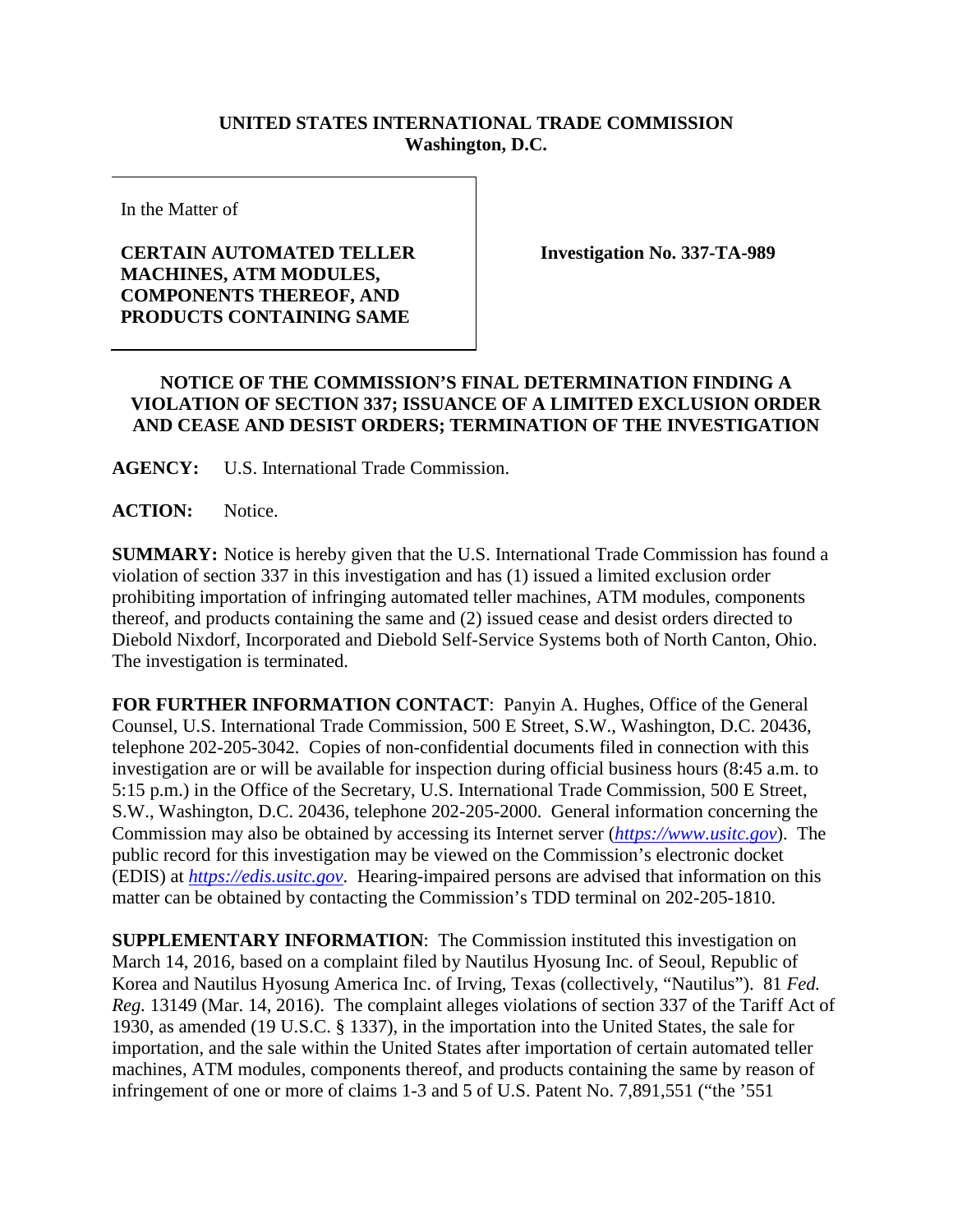patent"); claims 1 and 6 of U.S. Patent No. 7,950,655 ("the '655 patent"); claims 1-4, 6, and 7 of U.S. Patent No. 8,152,165 ("the '165 patent"); and claims 1-3, 6, 8, and 9 of U.S. Patent No. 8,523,235 ("the '235 patent"). *Id.* The notice of investigation named the following respondents: Diebold, Incorporated of North Canton, Ohio and Diebold Self-Service Systems of North Canton, Ohio (collectively, "Diebold"). *Id.* The Office of Unfair Import Investigations is not a party to the investigation.

On June 30, 2016, the ALJ granted a motion by Nautilus to terminate the investigation as to all asserted claims of the '551 patent and the '165 patent. *See* Order No. 11 (June 30, 2016). The Commission determined not to review Order No. 11. *See* Notice of non-review (July 27, 2016).

On July 21, 2016, the ALJ granted a motion by Nautilus to terminate the investigation as to all asserted claims of the '655 patent. *See* Order No. 17 (July 21, 2016). The Commission determined not to review Order No. 17. *See* Notice of non-review (Aug. 16, 2016).

On February 6, 2017, the ALJ granted a motion to amend the complaint and notice of investigation to reflect a corporate name change of Diebold, Incorporated to Diebold Nixdorf, Incorporated. *See* Order No. 32 (Feb. 6, 2017). The Commission determined not to review Order No. 32.

On March 13, 2017, the ALJ issued his final ID, finding a violation of section 337 by Diebold in connection with claims 1-3, 6, 8, and 9 of the '235 patent. Specifically, the ID finds that the Commission has subject matter jurisdiction, *in rem* jurisdiction over the accused products, and *in personam* jurisdiction over Diebold. ID at 9, 104-107. The ID finds that Nautilus satisfied the importation requirement of section 337 (19 U.S.C. § 1337(a)(1)(B)). *Id.* The ID finds that the accused products directly infringe asserted claims 1-3, 6, 8, and 9 of the '235 patent, and that Diebold contributorily infringes those claims. *See* ID at 111-160, 163-172. The ID, however, finds that Diebold failed to establish that the asserted claims of the '235 patent are invalid for indefiniteness, anticipation, or obviousness. ID at 232-311. Finally, the ID finds that Nautilus established the existence of a domestic industry that practices the asserted patent under 19 U.S.C. § 1337(a)(2). *See* ID at 212.

The ALJ's recommended determination on remedy and bonding issued concurrently with the final ID. RD at 330-40. The ALJ recommends that in the event the Commission finds a violation of section 337, the Commission should issue a limited exclusion order prohibiting the importation of Diebold's automated teller machines, ATM modules, components thereof, and products containing the same that infringe the asserted claims of the '235 patent. RD at 335. The ALJ also recommends issuance of cease and desist orders based on the presence of Diebold's commercially significant inventory in the United States. RD at 338. With respect to the amount of bond that should be posted during the period of Presidential review, the ALJ recommends that the Commission set a bond in the amount of zero (*i.e.*, no bond) during the period of Presidential review because Nautilus "did not attempt any type of price comparison." RD at 341.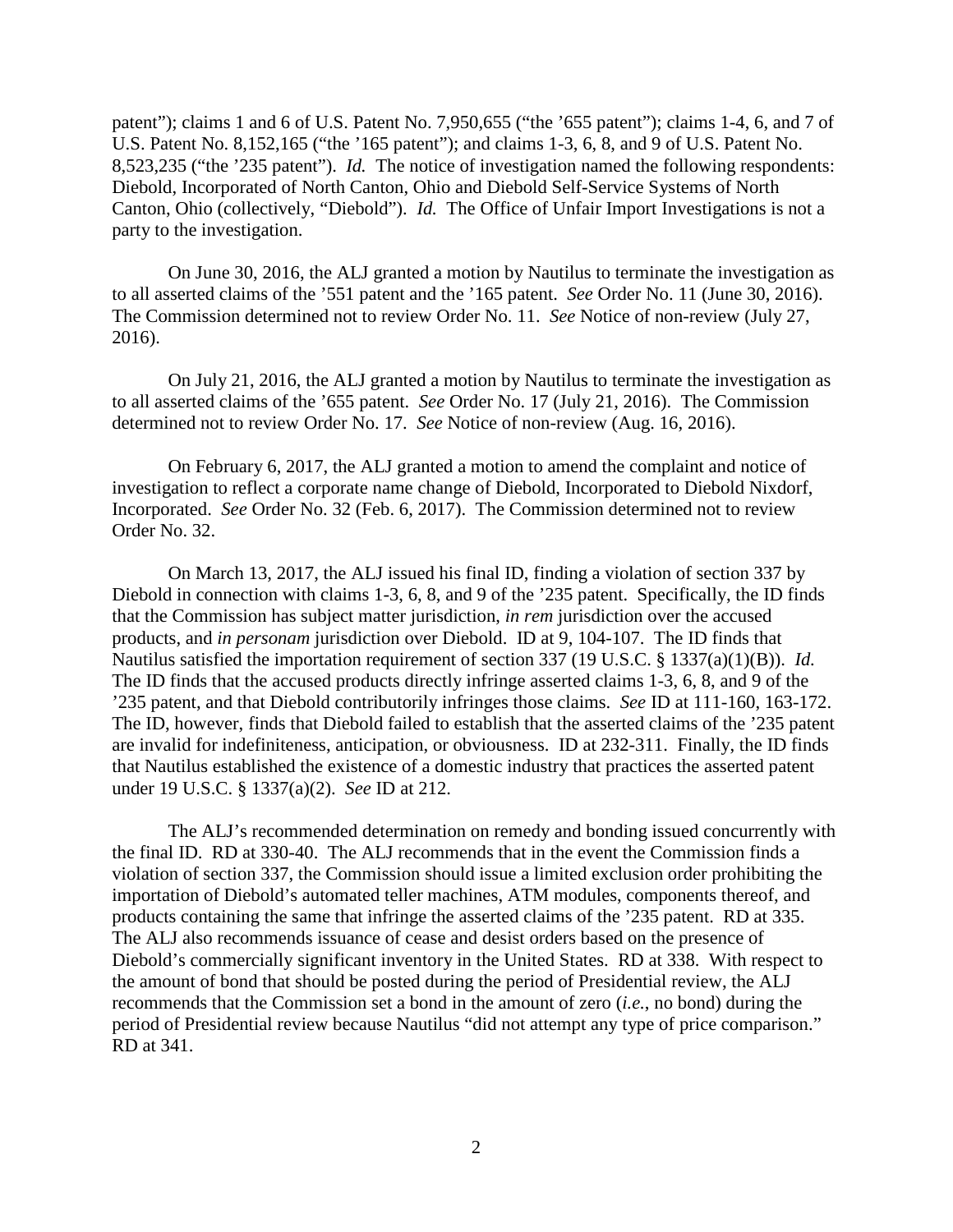On March 27, 2017, Diebold filed a petition for review of the ID. On April 4, 2017, Nautilus filed a response to Diebold's petition for review.

On May 15, 2017, the Commission determined to review the final ID in part and requested the parties to brief certain issues. *See* 82 *Fed. Reg.* 23064-66 (May 19, 2017). On May 25, 2017, the parties filed submissions to the Commission's question and on remedy, the public interest, and bonding. On June 1, 2017, the parties filed reply submissions.

Having examined the record of this investigation, including the final ID, and the parties' submissions, the Commission has determined to (1) affirm the ALJ's finding that the accused products and domestic industry products satisfy the claim limitation "horizontally transfer sheets along the main transfer path" and (2) reverse the ALJ's finding that certain prior art does not disclose the preamble to claim 1: "automatic depositing apparatus for automatically depositing a bundle of banknotes including at least one cheque." The Commission adopts the ID's findings to the extent they are not inconsistent with the Commission opinion issued herewith.

Having found a violation of section 337 in this investigation, the Commission has determined that the appropriate form of relief is: (1) a limited exclusion order prohibiting the unlicensed entry of automated teller machines, ATM modules, components thereof, and products containing the same that infringe one or more of claims 1-3, 6, 8, and 9 of the '235 patent that are manufactured on or behalf of, or imported on or behalf of Diebold or any of their affiliated companies, parents, subsidiaries, or other related business entities, or their successors or assigns, except under license of the patent owner or as provided by law, and except for service or repair articles imported for use in servicing or repairing automated teller machines, ATM modules, components thereof, and products containing the same, for identical articles that were imported as of the date of this Order. This exception does not permit the importation of automated teller machines to replace such articles that were previously imported; and (2) cease and desist orders prohibiting Diebold from conducting any of the following activities in the United States: importing, selling, marketing, advertising, distributing, transferring (except for exportation), and soliciting U.S. agents or distributors for, automated teller machines, ATM modules, components thereof, and products containing the same covered by one or more of claims 1-3, 6, 8, and 9 of the '235 patent. The proposed cease and desist orders include the following exemptions: if in a written instrument, the owner of the patents authorizes or licenses such specific conduct, such specific conduct is related to the importation or sale of covered products by or for the United States, or such specific conduct is related to service or repair articles imported for use in servicing or repairing automated teller machines, ATM modules, components thereof, and products containing the same, for identical articles that were imported as of the date of this Order. This exception does not permit the importation of automated teller machines to replace such articles that were previously imported.

The Commission has also determined that the public interest factors enumerated in section 337(d) and (f) (19 U.S.C. §§ 1337(d) and (f)) do not preclude issuance of the limited exclusion order or cease and desist orders. Finally, the Commission has determined that a bond in the amount of zero is required to permit temporary importation during the period of Presidential review (19 U.S.C. § 1337(j)) of automated teller machines, ATM modules, components thereof, and products containing the same that are subject to the remedial orders.